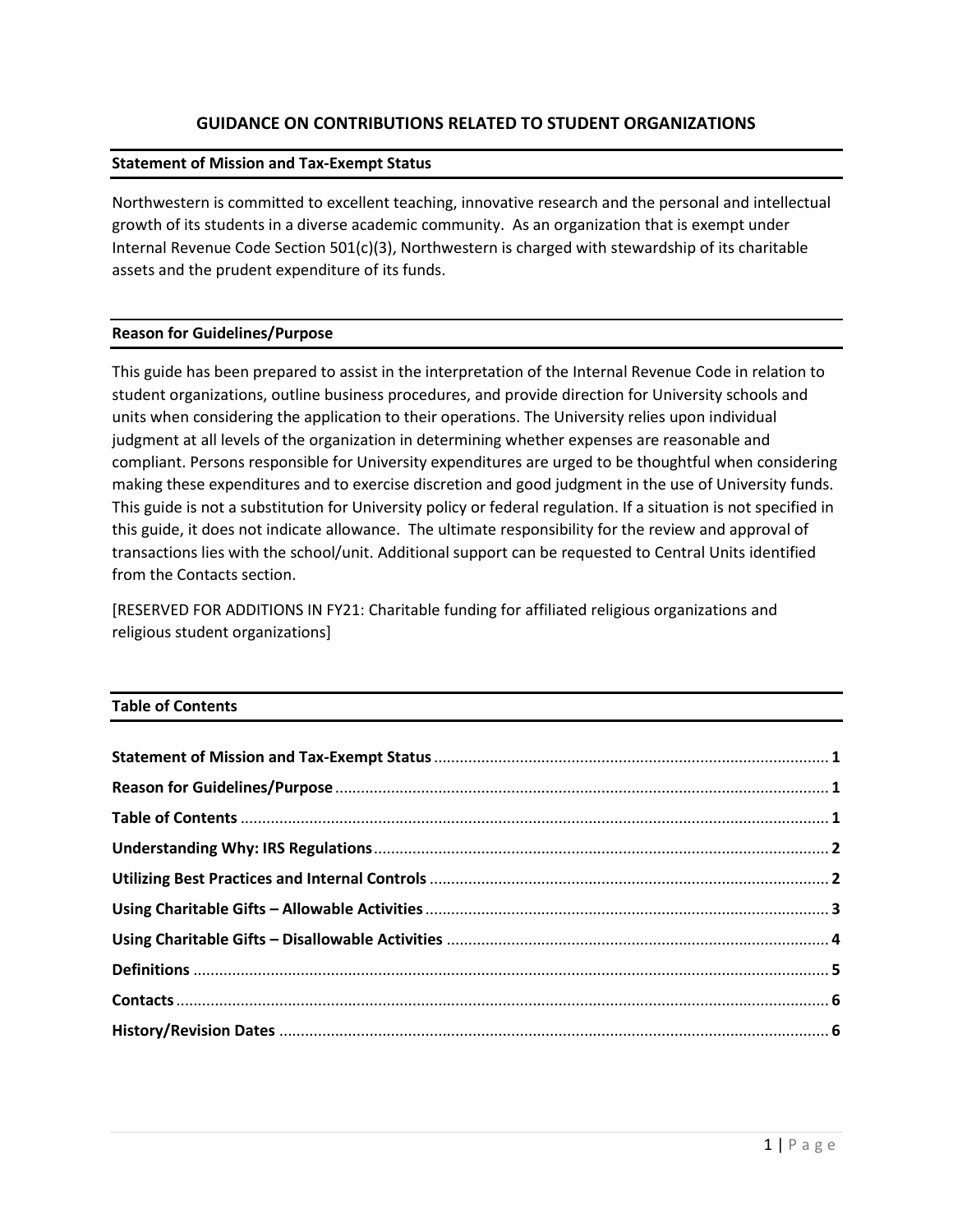### **Understanding Why: IRS Regulations**

The IRS requires a separation of relationship between the donor and the recipient for charitable gift to be considered deductible. This means that charitable gifts cannot be made to support a specific named individual as summarized in [IRS Publication 526.](https://www.irs.gov/forms-pubs/about-publication-526) The University can receive charitable gifts to support students in various ways because these activities contribute importantly to the University's tax exempt educational purpose. There is an assumption that the University is responsible for these expenses and has thus budgeted for this activity, would have supported it regardless of offsetting donor gifts, and that the University has oversight into its application to who it benefits; therefore removing the potential for a donor to receive undue tax benefits.

Student organizations differ however, as they have a more limited scope than the University's broad assumptions outlined above. This is because student organization expenses are not expected to be incurred by the University, nor do all student group activities further an educational or research purpose. Unlike the broader University, registered student organizations may also organize activities for a limited group that do not exemplify the necessary charitable gift and tax benefit separation. A common example is covering student travel expenses for student organization trips. A parent could provide a gift for the travel expenses to a group their child participates in; the IRS would not recognize this as a charitable gift as it does not demonstrate a charitable gift and tax benefit separation.

Sections *Using Charitable Gifts – Allowable Activities* and *Using Charitable Gifts – Disallowable Activities*  provide additional specific and common examples of student organization activities that may be handled differently from University treatment. As outlined above, the driving force behind these determinations are the IRS Regulations. In addition, there are some best practices that the University has determined outside the scope of the regulations to manage risk.

# **Utilizing Best Practices and Internal Controls**

At the time of this document's finalization, several best practices were agreed upon by Financial Operations, Student Affairs, and Alumni Relations and Development as designated practice for consistency across the University:

- If a student organization receives more than \$10,000 in donations or receives a high volume of gifts, at the discretion of Gift and Records Services, the group is required to set up a unique gift chart string through Northwestern financial systems.
- If a student organization has a University gift chart string, all transfers from the University gift chart strings to non-Northwestern managed student organization accounts ("student accounts") must be approved by the department that oversees the University gift chart string if exceeding \$2,500. It is recommended that expenses are incurred against the gift chart string and not the student account to ensure compliance.
- For non-charitable activities, student organizations can receive funds to their student account independently of Northwestern University Alumni Relations and Development and its resources (systems, people, and processes). It is important that donors are informed and understand that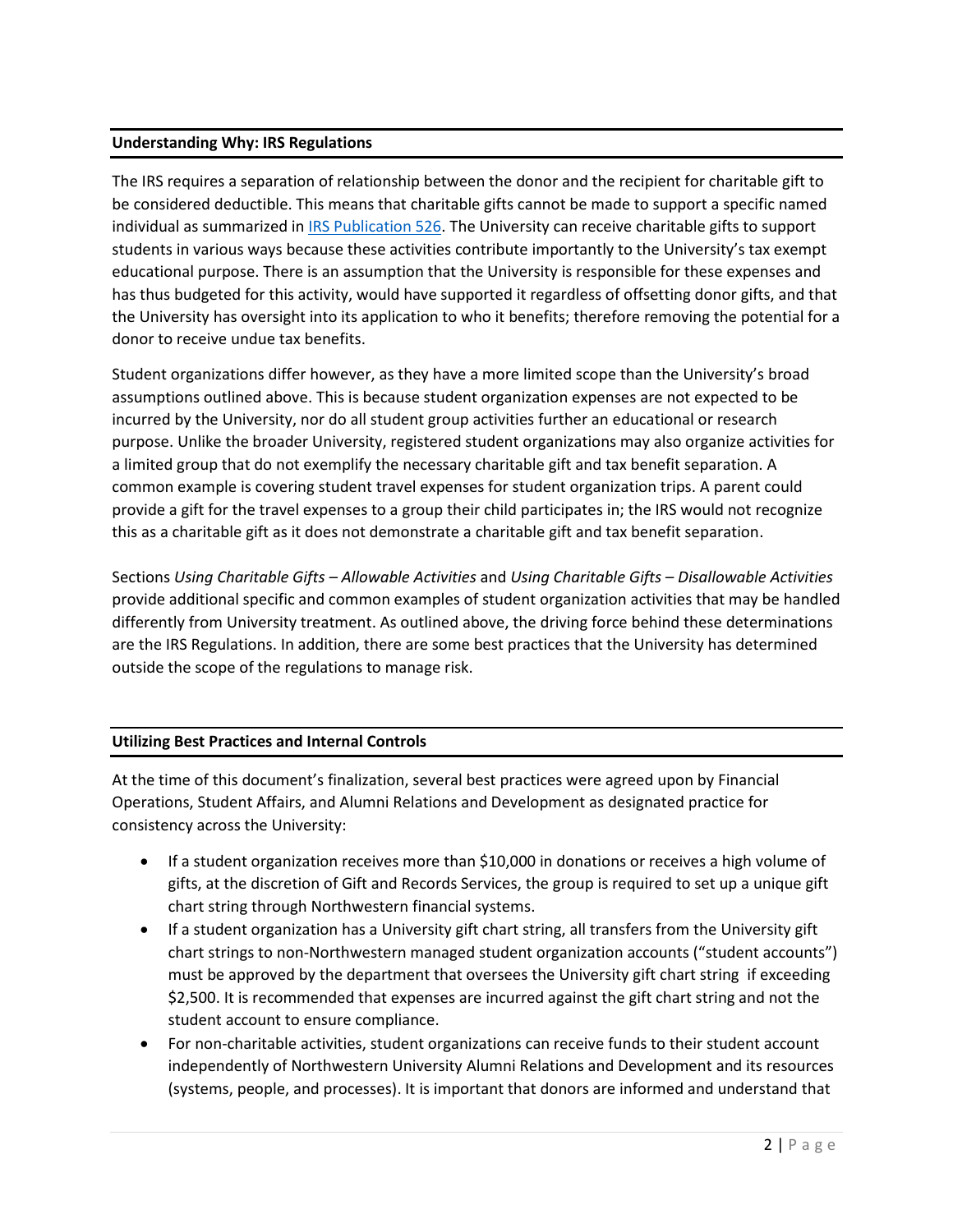they will not receive Northwestern University gift credit or a charitable tax receipt from Northwestern University, as the funds will not be considered a charitable gift.

 $\circ$  Student organizations are not allowed to issue a charitable tax receipt to donors; only Gift and Record Services are authorized to issue charitable tax receipts on behalf of Northwestern University.

Northwestern University best practice is to utilize a gift chart string assigned to a University department for charitable activities when available for both gifts and expenses, in which the related department oversees all transactions to confirm the student organization is compliant with expenditure responsibility. Utilization of gift chart strings further enables the University to analyze and manage expenses when ownership and intent come into question. Not all student organizations have access to a gift chart string and in those situations, will receive the gifts as a transfer into their student account for expenditure.

Charitable gifts to Northwestern University may either be with donor restrictions or without donor restrictions. Those with donor *restrictions* are invested in the long term balance pool ("endowment") in perpetuity, not intended to be spent. Restrictions are identified by the Financial Accounting Standards Board ("FASB") [Accounting Standard Update 2016-14](https://www.fasb.org/jsp/FASB/Document_C/DocumentPage?cid=1176168381847&acceptedDisclaimer=true) in regards to Topic 958: Not-for-Profit Entities. Those without donor restriction are intended to be spent. A donor may *designate* how to spend the gift or the income earned from the invested gift. More information about Northwestern operations for charitable gift restrictions and designations, is available on the [Accounting Services website.](https://www.northwestern.edu/controller/accounting-services/endowment-gift/resources.html)

Additional policies and definitions related to charitable donations and fundraising at Northwestern University can be located on the Financial Operations Polic[y webpage.](https://www.northwestern.edu/financial-operations/policies-procedures/policies/index.html)

# **Using Charitable Gifts - Allowable Activities**

To be considered a charitable activity, the student organization activity must be aligned with Northwestern's tax-exempt purpose for education and research. [Treasury Regulations](https://www.irs.gov/pub/irs-tege/rr73-439.pdf) define the term 'educational' as (a) the instruction or training of the individual for the purpose of improving or developing his capabilities; or (b) the instruction of the public on subjects useful to the individual and beneficial to the community.

Common examples of student organization activities that are deemed to further the Northwestern's educational purpose are<sup>1</sup>:

- Educational events, such as speakers, that are open to all students
	- o Speaker fees and their related expenses for food and travel are allowable
- Buying equipment or supplies that will belong to Northwestern
	- $\circ$  Purchasing and management of the assets should be done by the sponsoring administrative department in a gift chart string and not a student account
- Practice space for club sports

 $\overline{\phantom{a}}$ 

• Renting space for an educational event, such as an auditorium for a theater production

 $<sup>1</sup>$  In extreme situations such as the COVID-19 pandemic, student organizations may have unspent funds. These</sup> funds may be redirected to support similar activities at the University to maintain their charitable purpose.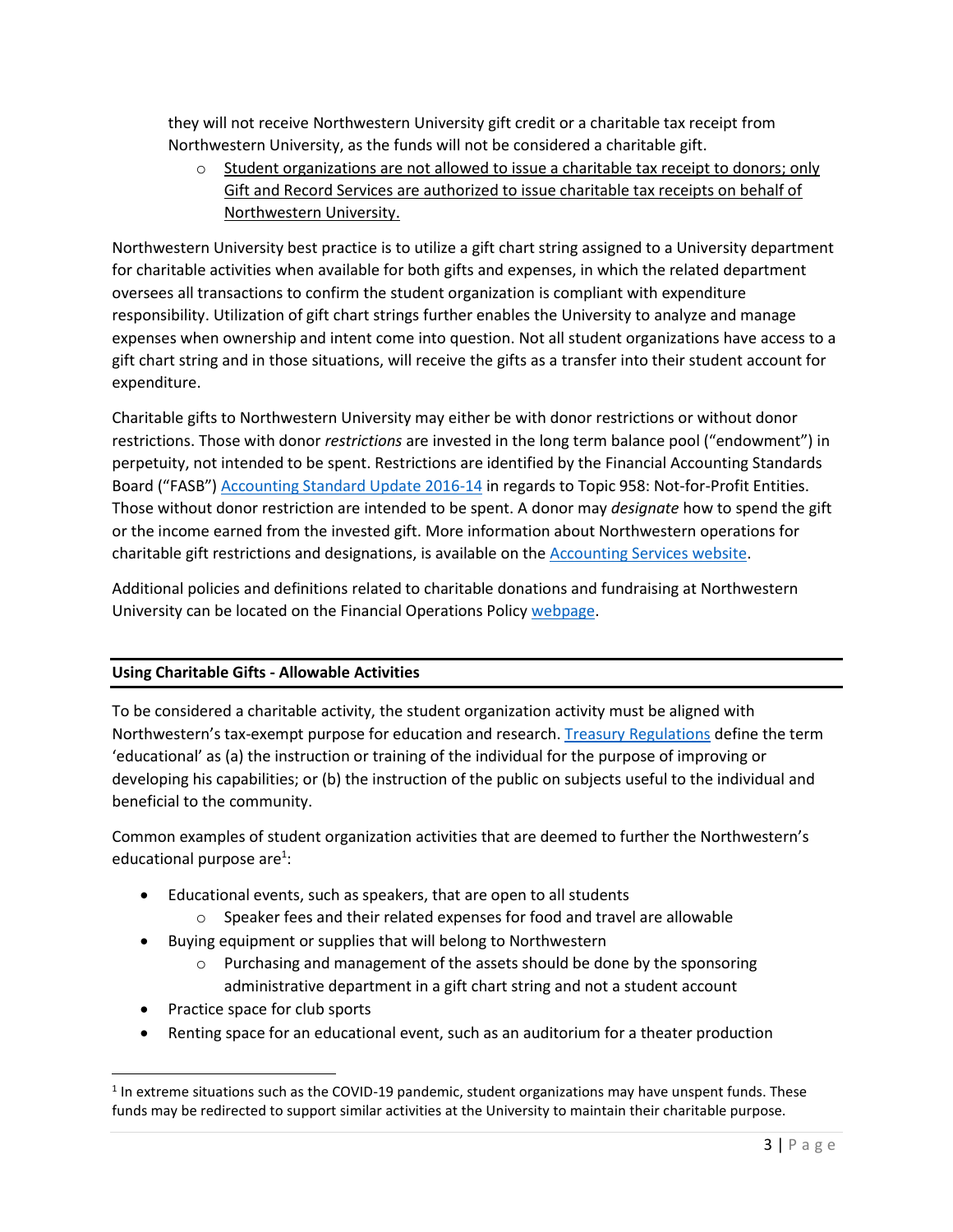- Rental space for equipment, if space on campus is not available and a Northwestern staff advisor from the sponsoring department approves and oversees the space
- Costume rentals for student productions and performances
- Professional services tied to space rented for an educational event, such as a light technician
- Materials and supplies that support the educational activity

Another factor that indicates allowable activity is the benefit to a *charitable class*. Allowable activities must be open, free, and accessible to Northwestern students. While other communities may benefit from these activities, the primary beneficiary is the Northwestern community.

## **Using Charitable Gifts - Disallowable Activities**

The University supports additional activites outside the scope of the Treasury Regulations summarized in [IRS Publication 526](https://www.irs.gov/forms-pubs/about-publication-526) as educational through the enrichment of the student experience. When certain student organization activities may not be funded by charitable gifts, alternative sources of funding must be utilized. Alternative sources of funding can include department operational budgets and student experiential gift funds, with the sponsoring department's approval.

Northwestern University does not accept charitable gifts for politicaly affiliated student organizations. The student organization can accept funds directly to their student account, but the contributor will not receive a charitable gift tax receipt.

Other common examples of non-charitable activities by student organizations are:

- Expenses incurred by members of student organization that the University is not obligated to cover or has oversight in the application of spending (speaker expenses are an approved exception)
	- o Travel costs, conference or competition registration, membership dues
- Music or other party expenses that are not related to educational experiences
- Food, beverage, alcohol, or tobacco
	- o Food or beverage used for teaching purposes is an allowable exception
- Buying individualized items like makeup, costumes, or uniforms
- Buying equipment for which Northwestern will not retain ownership
- Student, staff, or faculty salaries or other additional pay to individuals
- Raising funds or accepting funds for another not-for-profit is not allowable under the Fundraising for Other Charitable Organizations [policy.](https://www.northwestern.edu/financial-operations/policies-procedures/policies/index.html) All [requests](https://www.northwestern.edu/financial-operations/policies-procedures/forms/donation-fundraise-request.pdf) to donate funds outside of the University must be approved prior to the donation on a case-by-case basis. Approval activity is limited in scope and amount, and not guarenteed. This function is for small activities, such as buying a table at a benefit event, and not for transfering funds to outside organizations.
	- $\circ$  In cases where the group is a chapter of a national organization, a donor should contribute directly to the national organization if the funds are not intended to stay at Northwestern.
- Accepting funds for Fraternities and Sororities (building funds are an allowable exception)
	- $\circ$  Donations to these organizations should be directed to their national organizations
- Accepting funds for club sports and social clubs
	- $\circ$  Athletics may accept gifts and use to support club activities at their discretion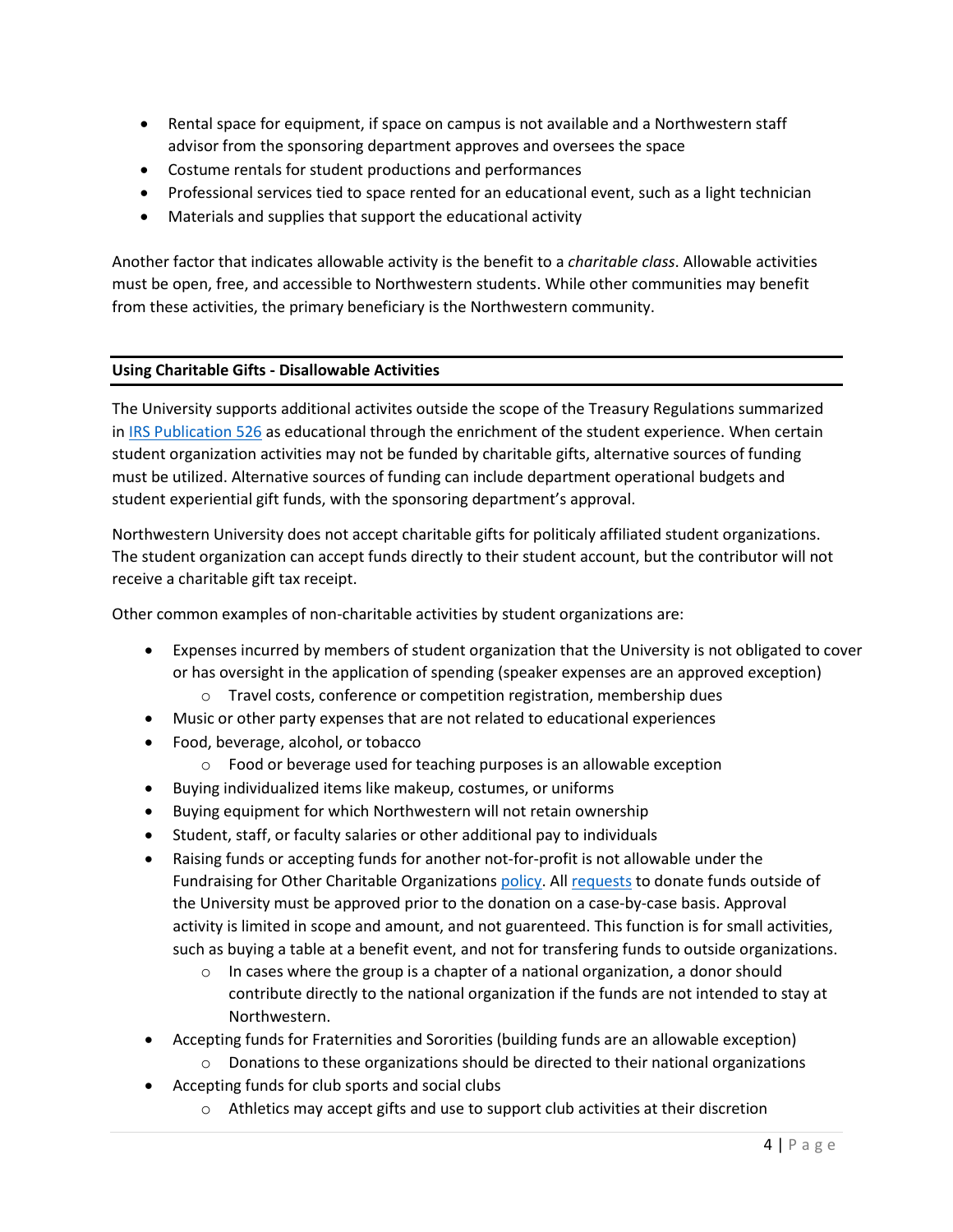| <b>Definitions</b>                             |                                                                                                                                                                                                                                                                                                                                                                                                                                                                                                                                                                                                               |
|------------------------------------------------|---------------------------------------------------------------------------------------------------------------------------------------------------------------------------------------------------------------------------------------------------------------------------------------------------------------------------------------------------------------------------------------------------------------------------------------------------------------------------------------------------------------------------------------------------------------------------------------------------------------|
| 501(c)(3)                                      | Section of the Internal Revenue Code that designates an organization as<br>exempt from federal tax if organized and operated for certain purposes<br>including charitable, scientific, and educational.                                                                                                                                                                                                                                                                                                                                                                                                       |
| <b>Charitable Class</b>                        | A charitable class is a group of individuals that may properly receive<br>assistance from a charitable organization. A charitable class must be<br>either large enough that the potential beneficiaries cannot be individually<br>identified, or sufficiently indefinite that the community as a whole, rather<br>than a pre-selected group of people, benefits when a charity provides<br>assistance. For example, a charitable class could consist of all individuals<br>located in a city, county, or state. This charitable class is large and<br>benefits to it benefit the entire geographic community. |
| Charitable gift                                | Funds given to an organization that has qualified for the IRS classification<br>of a 501(c)(3). For any gift to be considered charitable tax-deductible it<br>must be given irrevocably to the mission-related purposes, with no<br>retained donor control, and never to the benefit of a specific individual or<br>select group of individuals.                                                                                                                                                                                                                                                              |
| <b>Sponsoring Department</b>                   | University gift chart strings are managed by administrative staff. SOFO,<br>COFO, or an academic departments are all able to manage University gift<br>chart strings for a student organization. A unique code is assigned to each<br>department in the University's financial systems and will be linked to the<br>gift chart string.                                                                                                                                                                                                                                                                        |
| <b>Student Organization</b><br><b>Accounts</b> | Accounts managed by COFO, SOFO, or any resource account not overseen<br>by departments but used for a student organization purposes and<br>operating through NU financial systems.                                                                                                                                                                                                                                                                                                                                                                                                                            |